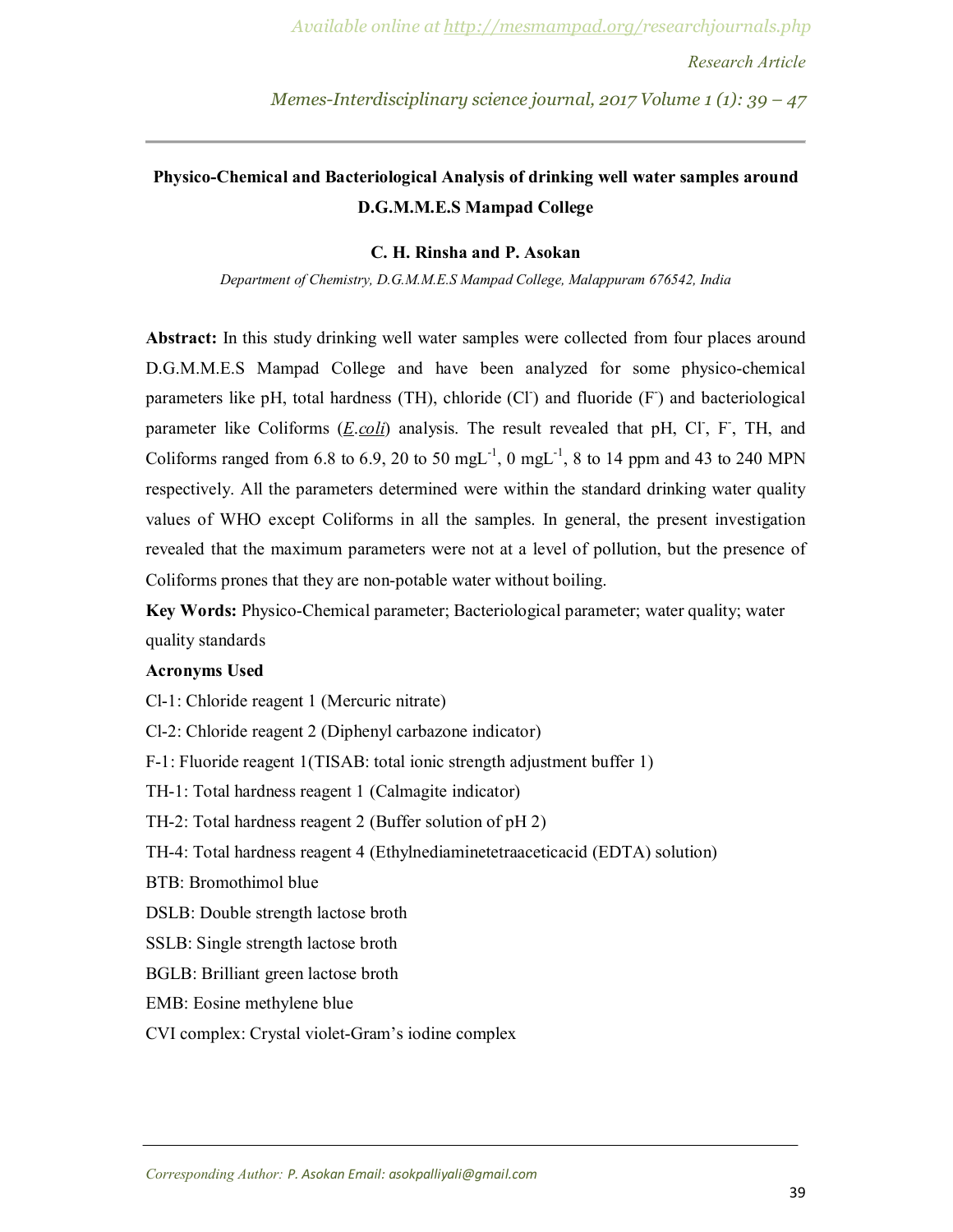#### **Introduction**

Life began in water and sustained by water. Water is one of the most important sources which human exploited more than any other resources for the existence of his life. Because of which many countries suffer from lack of access to safe drinking water <sup>[1]</sup>. The World Health Organisation<sup>[2]</sup> revealed that seventy five percent of all diseases in developing countries arise from consumption of polluted water. Therefore the quality of drinking water is most important. Quality of drinking water generally expressed in terms of its physical, chemical and bacteriological parameters<sup>[3]</sup>. Not only International agencies but also local agencies have established parameters to determine physico-chemical and bacteriological quality of drinking water <sup>[4]</sup>. Prolonged period of exposure to polluted drinking water cause major health problems <sup>[5]</sup>. As a universal solvent, water always carries other substances in it. Mahmoud et al.  $\left[6\right]$  also stated that the most common problems in household water supplies can be attributed to hardness, iron, sulfides, sodium chloride, alkalinity, acidity, and diseaseproducing pathogens, such as bacteria and viruses. Therefore, it is necessary to control the pollution in drinking water because the intake from other sources such as food or air may be difficult to avoid <sup>[7]</sup>. Like other areas in Malappuram district drinking water quality is major issue in places around D.G.M.M.E.S Mampad College. Therefore, the aim of this study was to examine the concentration of some physico-chemical and bacteriological parameters of drinking water around D.G.M.M.E.S Mampad college area.

### **Materials and Methods**

#### **Study Area**

Drinking well water samples were collected from D.G.M.M.E.S Mampad College area which is the academic centre of the Mampad town, located at 8 km east Nilambur city of Malappuram district.

#### **Sample Collection**

Drinking well water samples were collected from four sampling sites (D.G.M.M.E.S Mampad College (MC), Pongalloor, Pulikkalodi and Rajeev Gandhi (RG) colony) of MC area. The potable water samples were collected in cleaned one litre polyethylene plastic bottles and brought to the laboratory in a well packed icebox to avoid unwanted change in quality of water. Before to the sampling all the bottles are washed and dried. Standard methods <sup>[8]</sup> were followed for sample collection and preservation.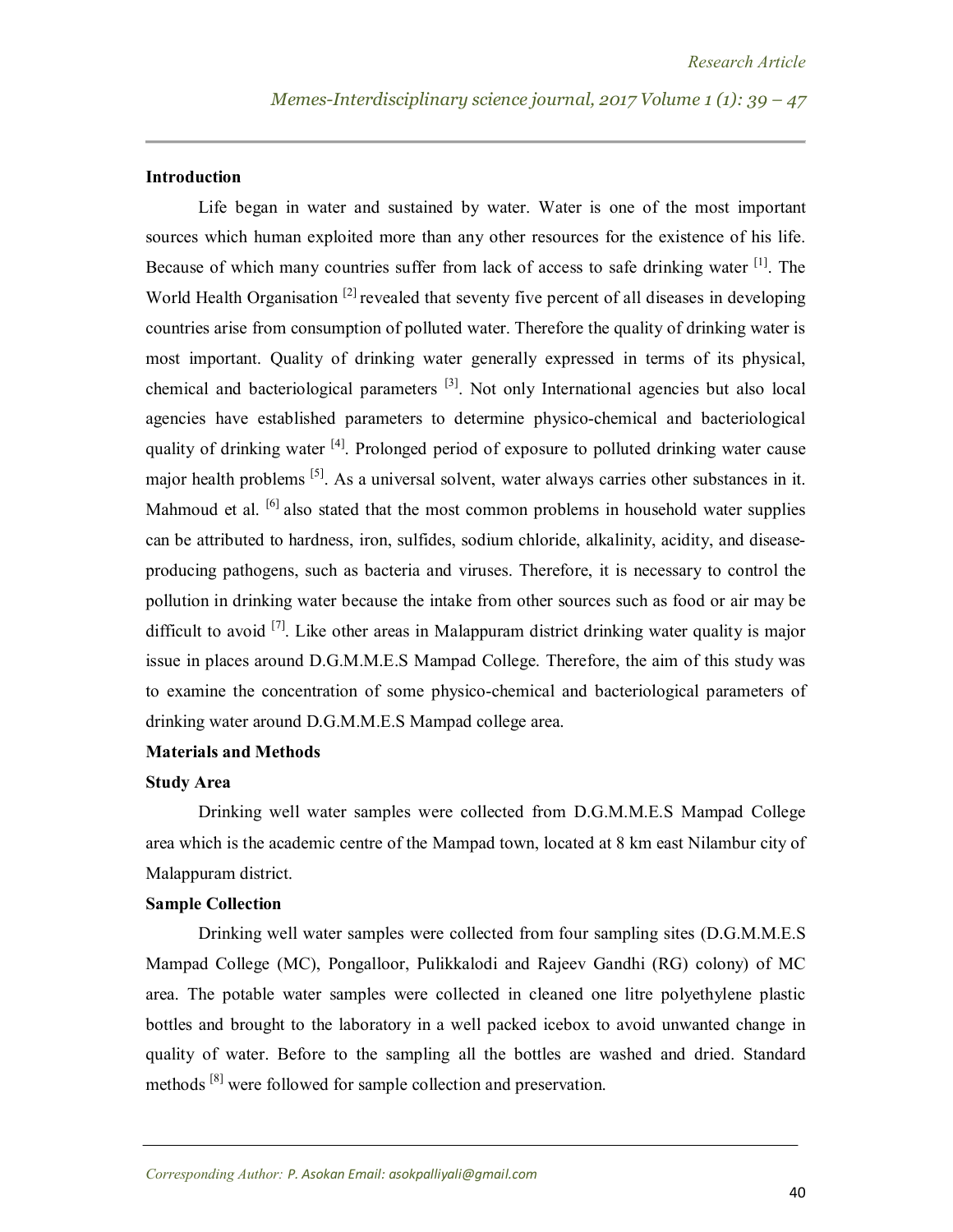#### **Instruments and Chemicals**

The pH of all the samples determined using Systronics digital pH meter. And all the parameter except Coliforms determined on Octa Aqua kit for water analysis. All the chemicals used were commercially available from Merck and NICE.

# **Determination of Physico-Chemical and Bacteriological Parameters of Drinking Well Water**

All the parameters except pH and Coliforms were determined by using water analyzing kit.

- **1. Determination of pH**: The pH of each sample was measured using pH meter.
- **2. Determination of Chloride**: 25 mL of each water sample was taken in a test bottle. And 5 drops of mercuric nitrate (Cl-1) reagent is added and mixed well until a distinct yellow colour develops. After that diphenyl carbazone indicator (Cl-2) is added drop wise, with constant shaking until the colour changes from yellow to red (end point). The number of drops of Cl-2 required for the colour change is noted. Finally, the concentration of chloride present in the sample was calculated using the Equation 1.  $Chloride(mgL^{-1}) = Number of drops \times 10$  (1)
	- **3. Determination of Fluoride**: 5 mL of each water sample was taken in a test tube. And added 5 drops of Total Ionic Strength Adjustment Buffer-TISAB (F-1) then mixed well. The colour change that formed is compared with the fluoride colour chart and recorded the fluoride value.
	- **4. Determination of Total Hardness of Water (TH)**: 25mL of each water sample was taken in a test bottle to each of which 10 drops of TH-2 was added and mixed well. Then a few specs of TH-1 is added and mixed until a distinct pink colour developed. Finally drops of TH-4 were added, with constant shaking, until the colour changes from pink to blue. The number of drops of TH-4 required for the colour change is counted. Finally using Equation 2, total hardness of water sample was determined in ppm in terms of  $CaCO<sub>3</sub>$ .

Total hardness (ppm in terms of  $CaCO<sub>3</sub>$ ) = Number of drops  $\times$  2 (2)

**5. Determination of Coliform Bacteria (***E.coli***)**: Coliform group of bacteria are characterized as gram negative, non-sporing, facultative bacteria that ferment lactose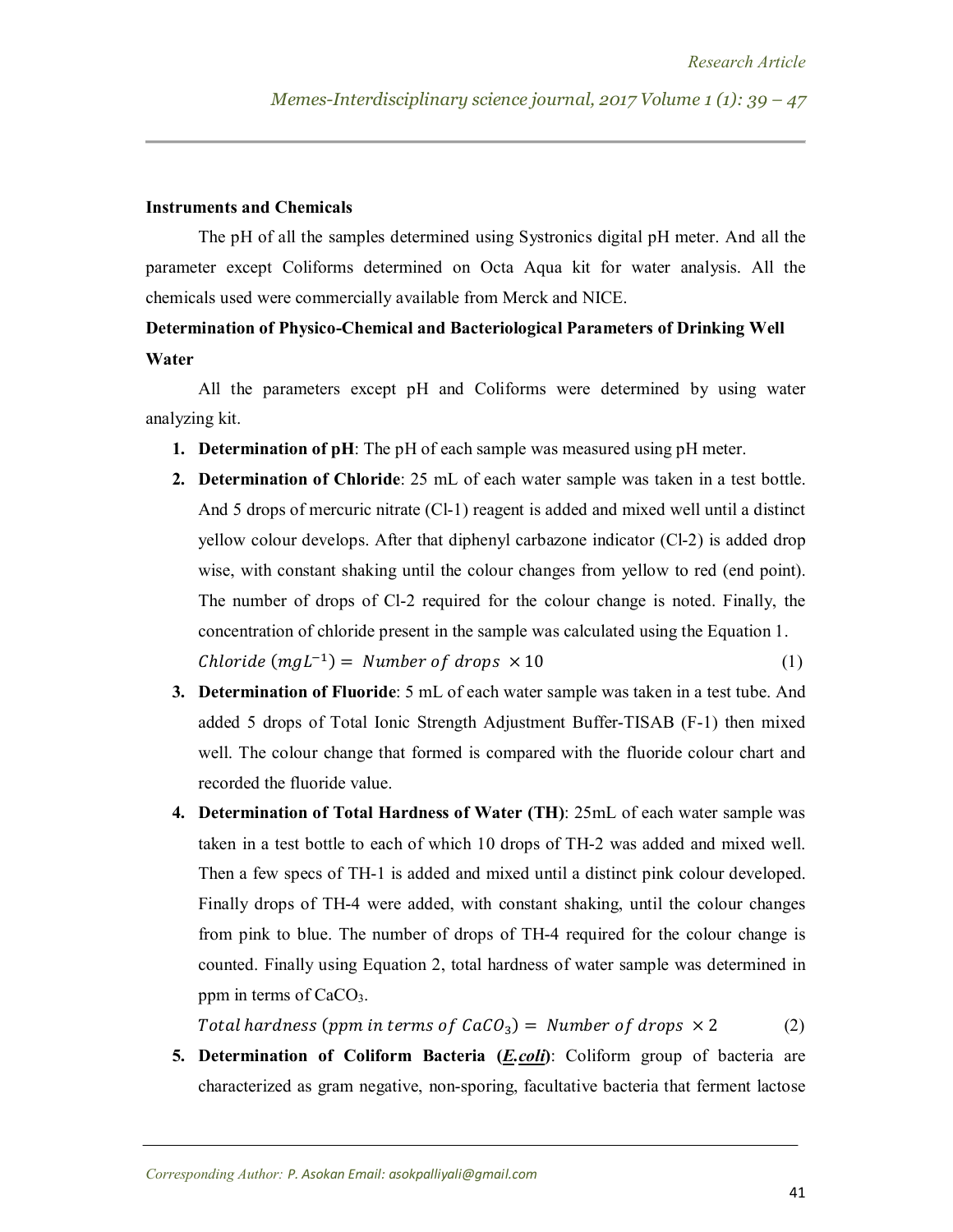with the production of acid and gas within 48 hours of incubation at  $37^{\circ}$ C. Bacteriological analysis in water performed in three stages. They are, presumptive, confirmed and completed tests.

Before performing the first test, DSLB and SSLB were prepared and BTB was added as the indicator. And 10 mL of DSLB and SSLB solutions were taken in separate test tubes.

- **i. Presumptive test**: 10mL of water sample was added to three DSLB tubes. Then added 1 mL of water sample to the first three set of SSLB and 0.1 mL of water sample to the last three set of SSLB. Also controls for each set of tubes were also included. Then Durham's tubes were inserted into each test tube in an inverted fashion. And all the tubes were incubated at 37◦C for 24 hours. After 24 hours the tubes were examined and the numbers of tubes showing acid formation with at least 10% gas production were counted.
- **ii. Confirmed test**: In this test a loopful of organisms from the positive lactose broth tube was incubated and streaked over EMB agar plates and Mac conkey agar plates and incubated at 37°C for 24 hours.
- **iii.Completed test**: Here, the most typical colonies were selected from EMB agar plates and inoculated into lactose broth with Durham's tube and incubated at 37◦C for 24-48 hours. Also sample from typical colonies in the EMB agar plates was taken and streaked over nutrient agar slant incubated for 24 hours at 37◦C. After incubation periods the lactose broth were observed for gas production and gram staining was performed with colonies developed on agar slants.

**Gram's staining**: The bacterial smear was prepared on a velar glass slide. Dried in air and heat fixed. The smear was flooded with crystal violet solution for one minute. And the excess solution was poured off and washed with water. The smear was flooded with Gram's iodine for one minute and rinsed with water. Then the smear was decolourised with 95% ethanol in drop wise until no more violet colour comes out. And rinsed the smear with tap water. After counter staining the smear with Safranine for 60 seconds the smear was flooded with tap water. Dried the glass slide, and then observed under oil immersion objective.

Finally, their presence is expressed in terms of Most Probable Number (MPN). The MPN determination from Multiple Tube Test is given in Table 1.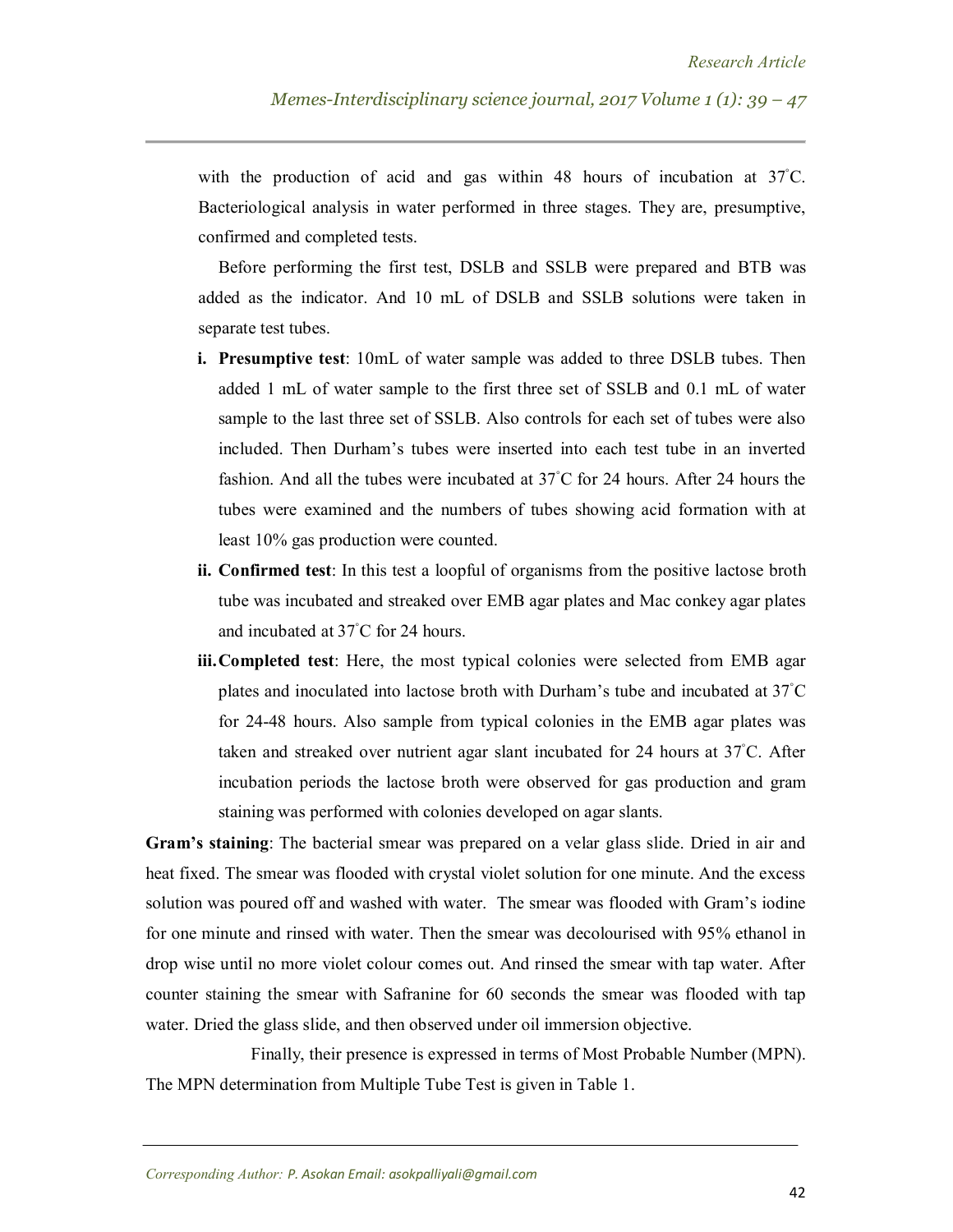| <b>Number of Tubes Giving Positive Reaction</b> |                         | 95% Confidence      |                                  |                  |              |
|-------------------------------------------------|-------------------------|---------------------|----------------------------------|------------------|--------------|
|                                                 | out of                  |                     | <b>MPN</b> index per<br>$100$ mL | limits           |              |
| 3 of 10 mL<br>each                              | 3 of 1 mL<br>each       | 3 of 0.1 mL<br>each |                                  | Lower            | <b>Upper</b> |
|                                                 |                         |                     |                                  |                  |              |
| $\boldsymbol{0}$                                | $\boldsymbol{0}$        | $\mathbf{1}$        | 3                                | < 0.5            | 9            |
| $\boldsymbol{0}$                                | 1                       | $\boldsymbol{0}$    | 3                                | < 0.5            | 13           |
| 1                                               | $\boldsymbol{0}$        | $\boldsymbol{0}$    | $\overline{\mathcal{A}}$         | < 0.5            | 20           |
| 1                                               | $\boldsymbol{0}$        | 1                   | 7                                | $\mathbf{1}$     | 21           |
| 1                                               | 1                       | $\boldsymbol{0}$    | 7                                | $\mathbf{1}$     | 23           |
| 1                                               | 1                       | 1                   | 11                               | 3                | 36           |
| $\mathbf{1}$                                    | $\mathbf{2}$            | $\boldsymbol{0}$    | 11                               | $\mathfrak{Z}$   | 36           |
| $\overline{2}$                                  | $\boldsymbol{0}$        | $\boldsymbol{0}$    | 9                                | $\mathbf{1}$     | 36           |
| $\overline{2}$                                  | $\boldsymbol{0}$        | $\mathbf{1}$        | 14                               | $\mathfrak{Z}$   | 37           |
| $\overline{2}$                                  | $\mathbf{1}$            | $\boldsymbol{0}$    | 15                               | $\mathfrak{Z}$   | 44           |
| $\overline{2}$                                  | 1                       | 1                   | 20                               | $\boldsymbol{7}$ | 89           |
| $\overline{2}$                                  | $\overline{2}$          | $\boldsymbol{0}$    | 21                               | $\overline{4}$   | 47           |
| $\overline{2}$                                  | $\overline{2}$          | 1                   | 28                               | 10               | 150          |
| $\mathfrak{Z}$                                  | $\boldsymbol{0}$        | $\boldsymbol{0}$    | 23                               | $\overline{4}$   | 120          |
| $\mathfrak{Z}$                                  | $\boldsymbol{0}$        | $\mathbf{1}$        | 39                               | $\boldsymbol{7}$ | 130          |
| 3                                               | $\boldsymbol{0}$        | $\overline{2}$      | 64                               | 15               | 380          |
| 3                                               | 1                       | $\boldsymbol{0}$    | 43                               | $\boldsymbol{7}$ | 210          |
| $\mathfrak{Z}$                                  | 1                       | 1                   | 75                               | 14               | 230          |
| $\mathfrak{Z}$                                  | $\mathbf{1}$            | $\overline{2}$      | 120                              | 30               | 380          |
| $\mathfrak{Z}$                                  | $\overline{2}$          | $\boldsymbol{0}$    | 93                               | 15               | 380          |
| 3                                               | $\overline{2}$          | $\,1\,$             | 150                              | 30               | 440          |
| $\overline{3}$                                  | $\overline{2}$          | $\overline{2}$      | 210                              | 35               | 470          |
| 3                                               | $\mathfrak{Z}$          | $\boldsymbol{0}$    | 240                              | 336              | 1300         |
| $\overline{\mathbf{3}}$                         | $\overline{\mathbf{3}}$ | $\mathbf 1$         | 460                              | 71               | 2400         |
| $\mathfrak{Z}$                                  | $\mathfrak{Z}$          | $\boldsymbol{2}$    | $1100\,$                         | 150              | 4800         |

*Memes-Interdisciplinary science journal, 2017 Volume 1 (1): 39 – 47*

From: Standard Methods for the Examination of Water and Wastewate, 14th edition. American Public Health Association, American Water Work Association, Water Pollution Control Federation, Washington, D.C., 1975.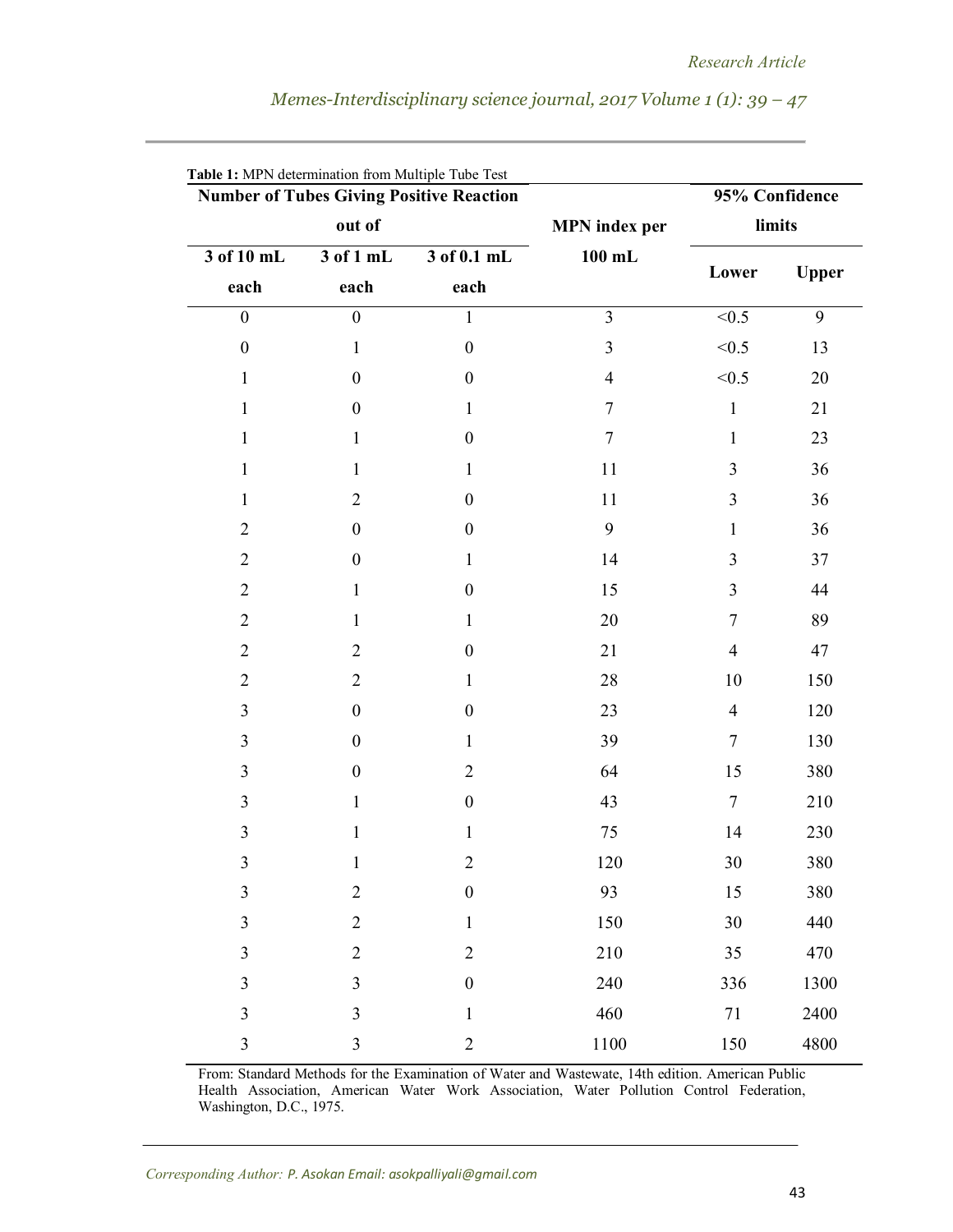#### **Results and Discussion**

Values of the measured physico-chemical and Bacteriological parameters of the drinking well water samples are shown in **Table 2**.

|                       | MC  | Pongalloor | RG<br>Colony | Pulikkalodi |
|-----------------------|-----|------------|--------------|-------------|
| pH                    | 6.8 | 6.9        | 6.88         | 6.9         |
| Chloride $(mgL^{-1})$ | 50  | 20         | 30           | 30          |
| Fluoride $(mgL^{-1})$ | 0   | $\theta$   | $\Omega$     | $\theta$    |
| Total Hardness (ppm)  | 10  | 8          | 10           | 14          |
| Coliforms (MPN)       | 240 | 43         | 240          | 43          |

**Table 2:** Values of Physico-Chemical and Bacteriological parameters of well water samples under study.

#### **1. pH**

The pH of water is an indication of the hydrogen ion concentration in water. Drinking water with a pH between 6.5 to 8.5 is generally satisfactory. If the pH is below 6, water will be acidic in nature and tend to be corrosive. pH above 8.5 water will be alkaline in nature and less corrosive but tend to have an unpleasant taste. In this study, the concentration of hydrogen ion (pH) ranges between 6.8 to 6.9 and all the water samples analyzed have a concentration within the desirable limit standard set by the WHO. Thus indicated that the measured pH values of the drinking water samples were within the permissible value of WHO; which will not impart any harmful effect to the consumers.

## **2. Chloride**

The higher concentration of chloride in drinking water is the indication of sewage pollution and also imparts laxative effect. Atmospheric sources or sea water contamination is a reason for the bulk of the chloride concentration in groundwater which may exceed due to base-exchange phenomena, high temperature, domestic effluents, septic tanks and low rainfall  $[9]$ . Porosity and permeability of soil also a reason for building up the chlorides concentration  $[10]$ . The chloride concentration of studied water samples were within permissible limit of  $250 \text{ mgL}^{-1}$  prescribed by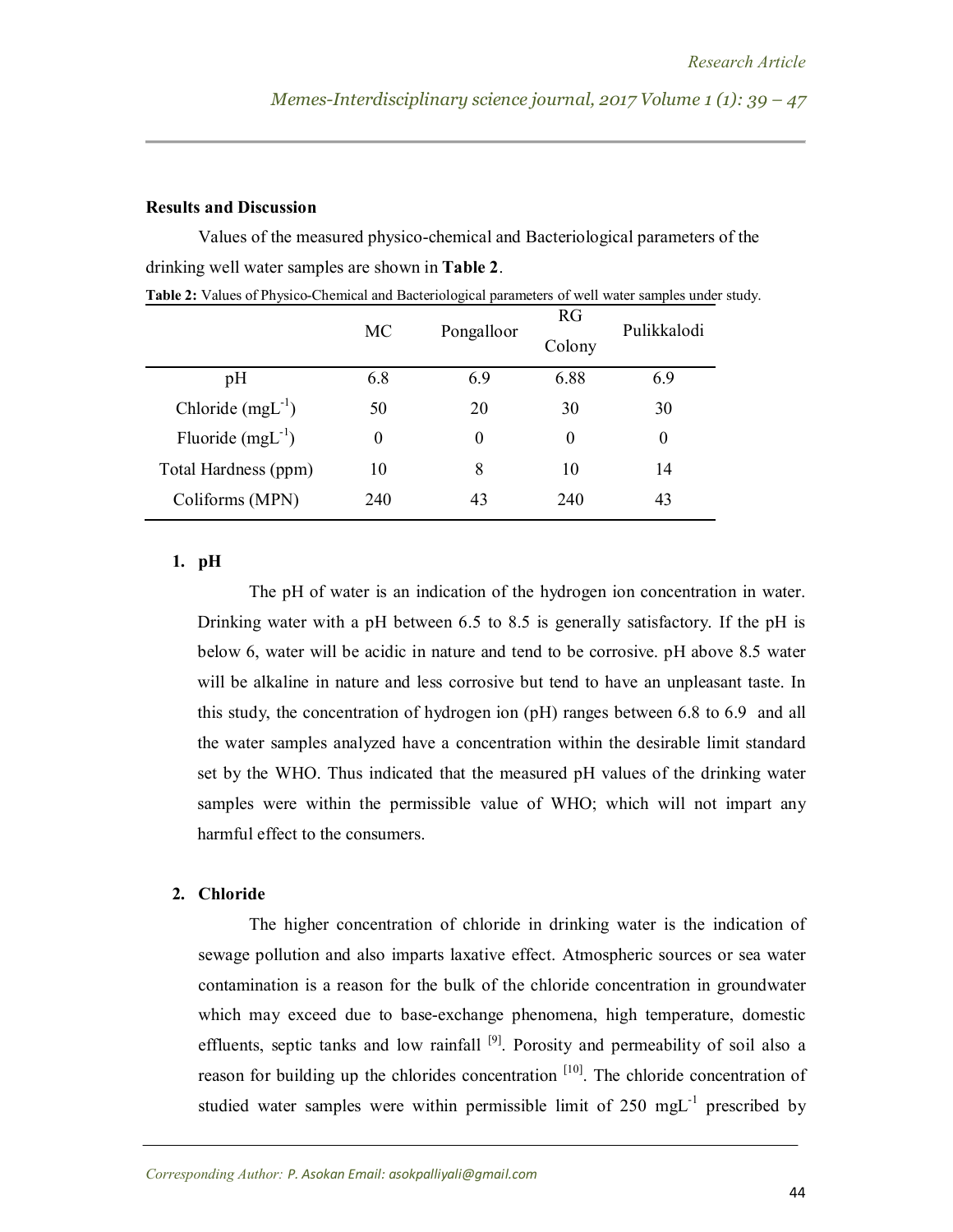WHO  $^{[11]}$ . In the present study, the results of chlorides in all sampling sites ranged from 20 to  $50$ mgL<sup>-1</sup>.

### **3. Fluoride**

Fluorides are derived from fluorine. It is found in many rocks and minerals in the soil and enters the water as the water passes through these soils. In this study, the measured value of  $F^-$  ion of the water samples were 0.00 mgL<sup>-1</sup>. So all the samples were within the maximum standard value of  $F$  in drinking water set by WHO (1.5)  $mgL^{-1}$ ).

#### **4. Total hardness (TH)**

Hardness is the property of water which prevents lather formation with soap. In groundwater, the sources of hardness are bicarbonates, carbonates, sulphates and chlorides of calcium and magnesium. So, the principal hardness causing ions are calcium and magnesium. The acceptable limit of total hardness is  $300 \text{ mgL}^{-1}$  whereas the maximum limit is 600 mgL<sup>-1</sup>. The hardness of analyzed water samples varied from 8 to 14 ppm as CaCO3. The highest value of total hardness was observed at Pulikkalodi sampling site, as shown in **Table 2**. And all the TH values were within the acceptable limit values of BIS (300 ppm) and WHO (500 ppm) and hence not hard in nature.

#### **5. Coliforms (***E.coli***)**

E.coli is considered as an indicator organism for determining bacteriological quality. Its presence and numbers indicate the possibility and extent of contamination respectively. In this study, the presence of Coliforms like E.coli is observed in all the well water samples, ranging from 43 to 240 MPN. The higher number of Coliforms in RG colony (240 MPN) and Pulikkalodi (240 MPN) sampling site may be attributed to the unhygienic sanitation and unclean surroundings around the wells.

#### **Conclusion**

In this study, the collected drinking well water samples around D.G.M.E.S Mampad College were analyzed for physico-chemical and bacteriological parameters of pH, Cl, F, TH, and Coliforms. The result showed that all the measured parameters were within the standard drinking water quality given by WHO except Coliforms concentration. In general, the present investigation found that the maximum parameters were within the desirable and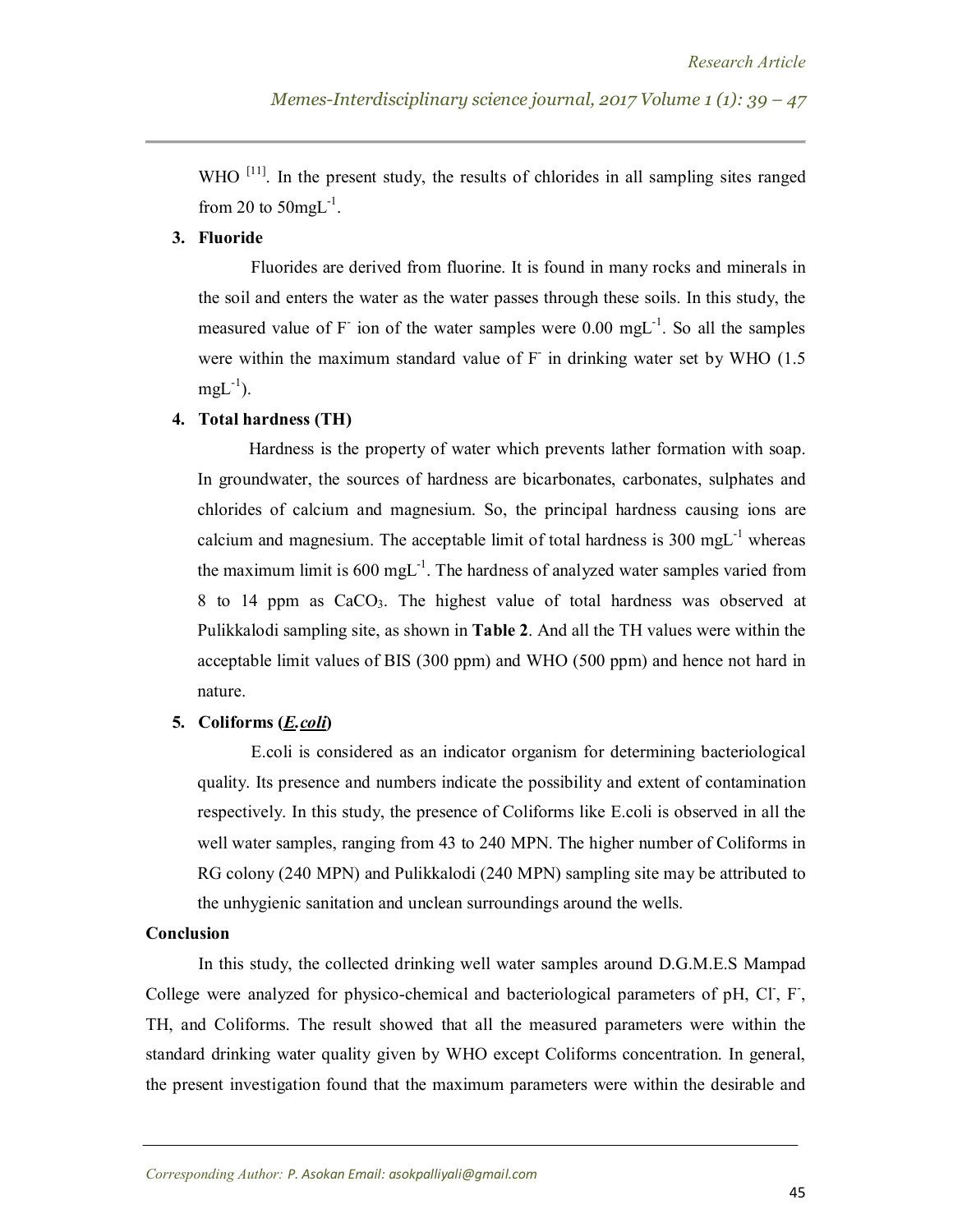permissible limit hence may not cause harmful effect to the consumers. But the presence of Coliforms prones that they are not potable without boiling.

#### **Acknowledgement**

Thanks for Food Technology department for providing Microbiology lab facilities and support.

#### **References**

- 1. WHO (2006) In Water, Sanitation and Health World Health Organization.
- 2. WHO (2000) Disinfectants and disinfectant by products. Environmental health criteria 216, Geneva: world health organization. (http://apps.who.int/iris/bitstream/10665/42274/1/WHO\_EHC\_216.pdf)
- 3. WHO (2004) Guidelines for Drinking-water Quality.Geneva: World Health Organization.

(http://www.who.int/water\_sanitation\_health/dwq/GDWQ2004web.pdf)

- 4. Havelaar A, Blumenthal UJ, Strauss M, Kay D, Bartram J (2001) Guidelines: the current position. Water quality: Guidelines, Standards and Health.pp: 17-42. (http://www.who.int/water\_sanitation\_health/dwq/iwachap2.pdf)
- 5. Department of the Environment, Welsh Office (DEWO) (1989) Guidance and safeguarding the quality of public water suppliers. Her Majesty's Stationery Office London.
- 6. Saleh MA, Emmanuel E, Joseph J, Wilson BL (2001) Chemical evaluation of commercial bottled drinking water from Egypt. Journal of Food composition and Analysis 127-152.

(http://www.sciencedirect.com/science/article/pii/S0889157500908585)

- 7. Danish W (2003) Technical support document on drinking water standard objectives and guidelines.
- 8. APHA (2005) Standard methods for the examination of water and waste water. Washington, DC: American Public Health Association.
- 9. Venkateswara BR (2011) Physicochemical analysis of selected ground water samples of Vijayawada rural and urban in Krishna district, Andhra Pradesh, India. International Journal of Environmental Sciences 2: 710- 714. (http://www.indianjournals.com/ijor.aspx?target=ijor:ijes&volume=2&issue=2&articl  $e=031$ )